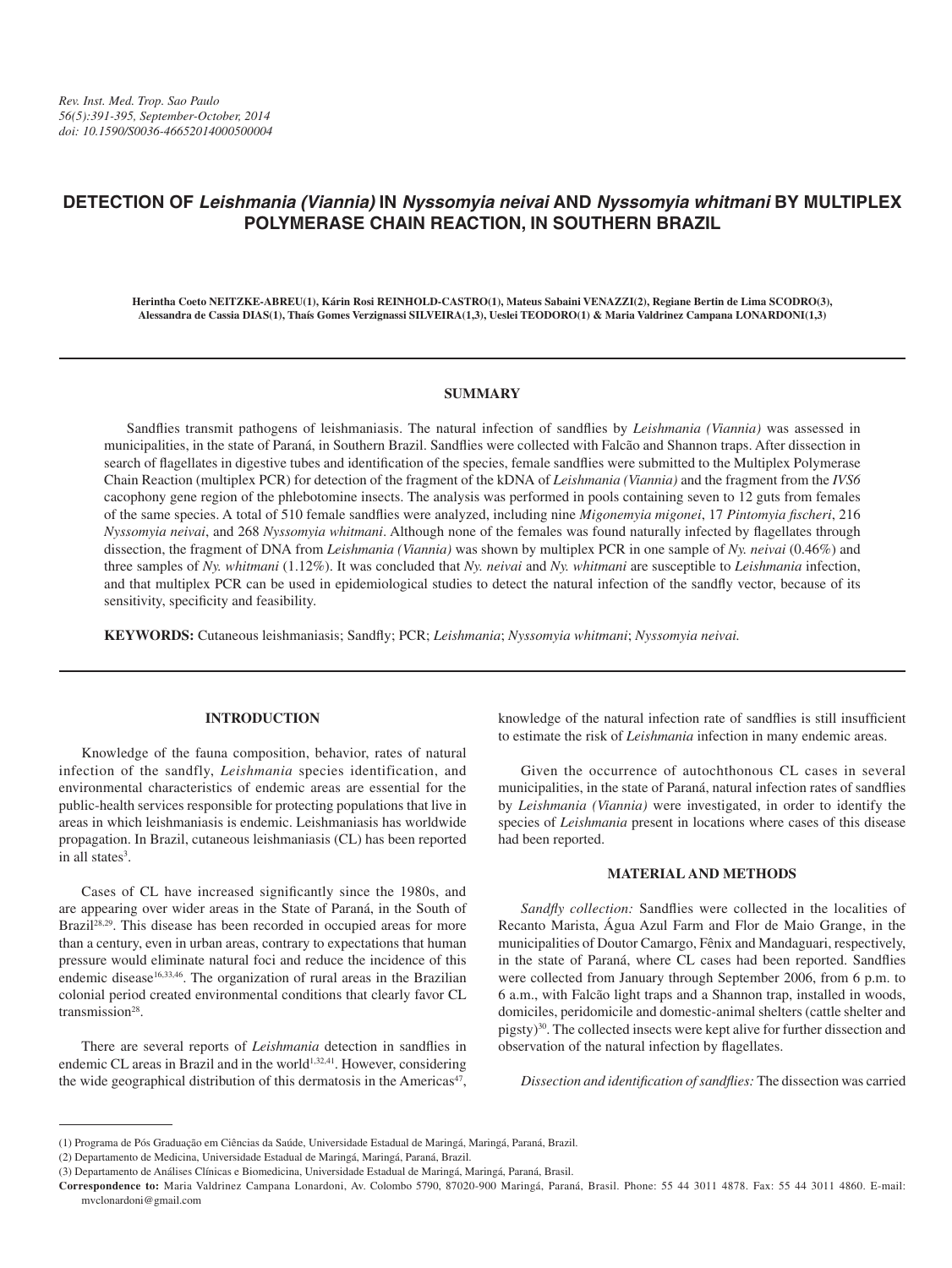out under a stereoscope; the legs and wings were removed and the dissection was carried out by making two incisions in the distal portion of the abdomen and, with zigzag movements, the digestive tubes were removed and examined under an optical microscope (400 x) in the search for flagellates and the identification of the species of the sandfly<sup>30</sup>. The nomenclature of the species follows GALATI<sup>12</sup>.

After dissection and identification<sup>30</sup> of species, digestive tubes were stored at -18 °C in tubes containing 150 µL STE buffer (0.1 M NaCl, 10) mM Tris-base; Na<sub>2</sub>EDTA-2H<sub>2</sub>O 1 mM, pH 8.0), each containing seven to 12 guts from females of the same species.

*Extraction of DNA:* The samples were macerated, and DNA was extracted with a solution of guanidine isothiocyanate and phenol, and hydrated in 20  $\mu$ L of ultra-pure  $H_2O^{31}$ . For each group of 22 samples submitted for DNA extraction, one negative control (male sandflies) and one positive control [male sandflies plus 104 *L. (V.) braziliensis* promastigotes] were used.

*Multiplex PCR:* Two pairs of primers were used: MP3H (5<sup>-</sup>-GAA CGG GGT TTC TGT ATG C-3´) and MP1L (5´-TAC TCC CCG ACA TGC CTC TG-3<sup> $\gamma$ 18</sup> to amplify a fragment of 70-bp from the mini circle region of the kinetoplast (kDNA) of the *Leishmania (Viannia)*, and 5Llcac (5'-TGG CCG AAC ATA ATG TTA G-3') and 3Llcac (5'-CCA CGA ACA AGT TCA ACA TC-3')<sup>17</sup> to amplify a fragment of 220-bp from the *IVS6* cacophony gene region of the phlebotomine insects.

The PCR reaction mixture (final volume 25  $\mu$ L) was composed of 0.5 µM of each of the primers (Invitrogen Life Technologies, São Paulo, Brazil), 0.2 mM dNTP (Invitrogen, Carlsbad, CA, USA), 1U Platinum Taq DNA Polymerase, (Invitrogen, Carlsbad, CA, USA), 1.5 mM MgCl<sub>2</sub>, 1X enzyme buffer, and 2 µL DNA template. The amplification was carried out in a PC Thermocycler (Biometra, Germany) at 94 °C for seven min to activate the enzyme, followed by 30 cycles, each divided into three stages, of denaturation (1.5 min at 95 °C), annealing (1.5 min at 57 °C), and polymerization (two min at 72 °C). After this, the extension was

continued for a further 10 min at 72 °C, and the tubes were then kept at  $4^{\circ}$ C until analysis<sup>31</sup>. The amplification products were submitted to electrophoresis in 2% of agarose gel (Invitrogen, Paisley, Scotland, UK) stained with 0.1 µg/mL ethidium bromide, at 10-15 V/cm. The presence of bands was observed in a transilluminator (Macro Vue™ UV-20, Hoefer). For every five samples, one positive control [reaction mixture plus *L. (V.) braziliensis* DNA] and one negative control (reaction mixture plus water) were added.

#### **RESULTS**

In total, 510 (52 pools) female sandflies were analyzed by dissection and multiplex PCR, including nine *Migonemyia migonei* (one pool), 17 *Pintomyia fischeri* (two pools), 216 *Nyssomyia neivai* (22 pools), and 268 *Nyssomyia whitmani* (27 pools) (Table 1). A total of 244 female sandflies were collected at Recanto Marista, 107 at Água Azul Farm, and 159 at Flor de Maio Grange (Table 1).

All 52 sandfly pools contained the 220-bp fragment from the *IVS6* cacophony gene region of the sandflies, and four pools (7.7%) showed the 70-bp fragment from the mini circle kDNA of *Leishmania (Viannia)*  (Fig. 1). The minimal infection rate of *Ny. neivai* was 0.46% (1/216), and of *Ny. whitmani* was 1.12% (3/268). At Recanto Marista one *Ny. neivai* pool with *Leishmania* infection was detected on the porch of a domicile; at Água Azul Farm, one *Ny. whitmani* pool was detected in the peridomicile (near the woods ); and at Flor de Maio Grange, two *Ny. whitmani* pools were detected, one on the porch of a domicile and another from a domestic-animal shelter. The minimal infection rate of Recanto Marista was 0.41% (1/244), of Flor de Maio Grange was 1.26% (2/159), and at Água Azul Farm was 0.93% (1/107).

#### **DISCUSSION**

*Mi. migonei*, *Pi. fischeri*, *Ny. neivai,* and *Ny. whitmani* are frequently found in Brazil1,2,4,31,34,35,43,46. Both species detected with *Leishmania* infection are widely propagated in Brazil<sup>4,5,6,9,20,21</sup> and in the state of

| ۰.<br>v<br>۰. |
|---------------|
|---------------|

Sandflies collected in Recanto Marista, Água Azul Farm, and Flor de Maio Grange, in Southern Brazil, from January to September, 2006

| Specimens/Localities (Municipalities) |                                     | Recanto Marista<br>(Doutor Camargo) | Agua Azul Farm<br>$(F\hat{e}$ nix) | Flor de Maio Grange<br>(Mandaguari) | Total |
|---------------------------------------|-------------------------------------|-------------------------------------|------------------------------------|-------------------------------------|-------|
| Migonemyia migonei                    | $N^a$                               | 9                                   | $\Omega$                           | $\left($                            | 9     |
|                                       | Positive pools / Pools <sup>b</sup> | 0/1                                 | 0/0                                | 0/0                                 | 0/1   |
| Nyssomyia whitmani                    | $N^a$                               | 19                                  | 97                                 | 152                                 | 268   |
|                                       | Positive pools / Pools <sup>b</sup> | 0/2                                 | 1/10                               | 2/15                                | 3/27  |
| Nyssomyia neivai                      | N <sup>a</sup>                      | 216                                 | $\Omega$                           | $\Omega$                            | 216   |
|                                       | Positive pools / Pools <sup>b</sup> | 1/22                                | 0/0                                | 0/0                                 | 1/22  |
| Pintomyia fischeri                    | $N^a$                               | $\theta$                            | 10                                 |                                     | 17    |
|                                       | Positive pools / Pools <sup>b</sup> | 0/0                                 | 0/1                                | 0/1                                 | 0/2   |
| Total                                 | $N^a$                               | 244                                 | 107                                | 159                                 | 510   |
|                                       | Positive pools / Pools <sup>b</sup> | 1/25                                | 1/11                               | 2/16                                | 4/52  |

<sup>a</sup>Number of Specimens; <sup>b</sup>Number of positive pools/number of pools composed. Each pool contained seven to 12 guts from females of the same species.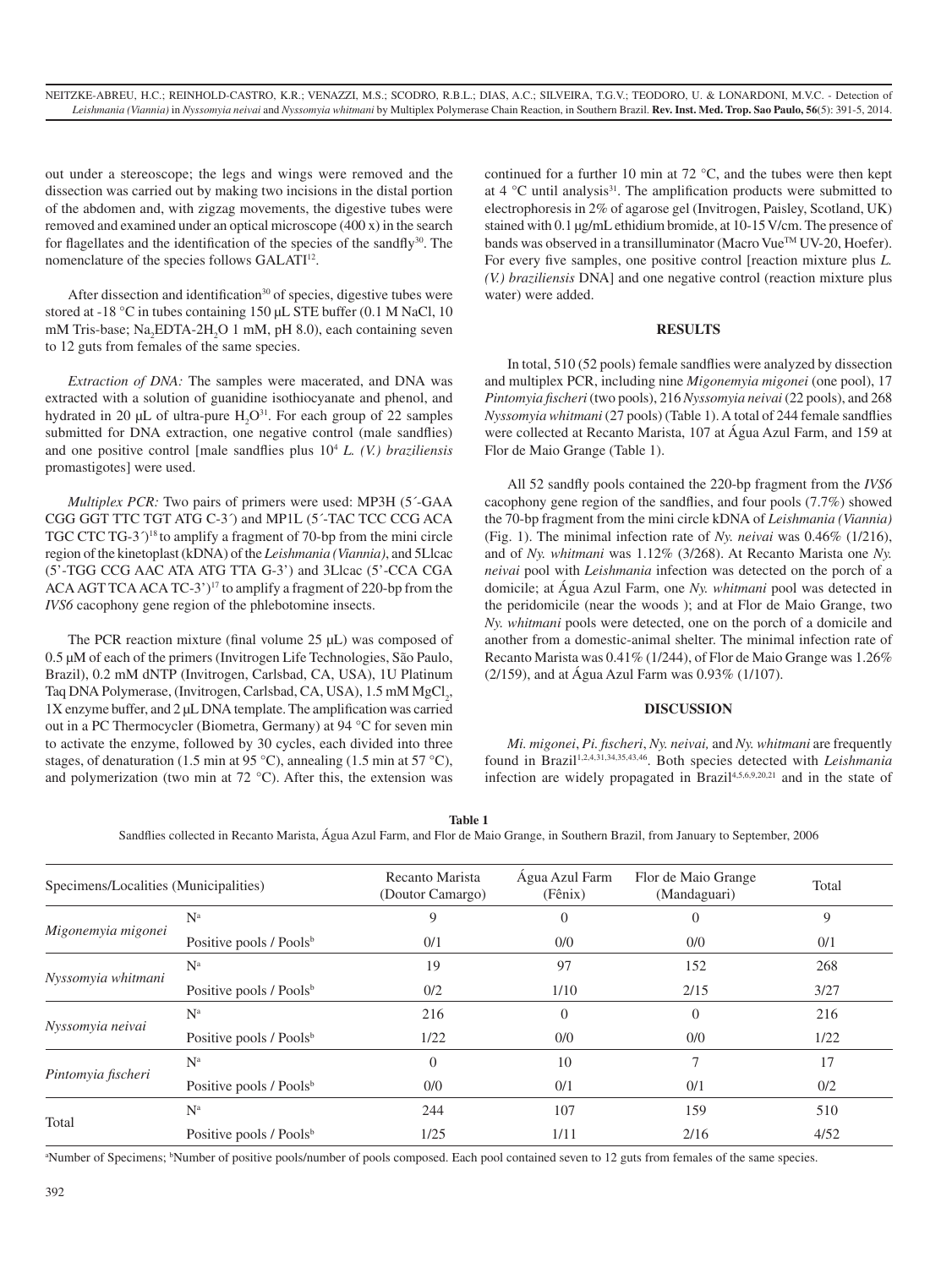

**Fig 1 -** Multiplex PCR in 2% of agarose gel showing fragments of 70-bp and 220-bp. The fragment of 70-bp of the kDNA mini circle region of subgenus *Leishmania (Viannia)* were amplified with MP3H and MP1L primers. The fragment of 220-bp of the IVS6 cacophony gene region of the phlebotomine insects were amplified with 5Llcac and 3Llcac primers. Lane 1, *Ny. whitmani* DNA sample collected in Fênix; lanes 2, 3 and 5, *Ny. whitmani* DNA samples collected in Mandaguari; lane 4, *Ny. neivai* DNA sample collected in Doutor Camargo; lane 6, positive control [DNA from *L. (V.) braziliensis* promastigotes]; lane 7, negative control (all reagents without DNA). M, 100-bp molecular marker (Invitrogen Life Technologies, São Paulo, Brazil).

Paraná, where either *Ny. whitmani* or *Ny. neivai* predominate, depending on environmental characteristics<sup>26,42,43,46</sup>.

Although no flagellates were detected in the dissected sandfly digestive tubes, DNA from *Leishmania (Viannia)* was found in 0.78% (4/510), indicating that at least one infected sandfly was present in each positive pool. The infected specimens were collected at sites near a riparian forest, which is inhabited by small wild mammals (e.g. rodents, armadillo) that are possible natural reservoirs of *Leishmania*. These locations show favorable environment for the formation of sandflybreeding sites. Furthermore, the domestic animals are highly attractive blood sources for female sandflies<sup>37,44,45</sup>. Natural infection by *Leishmania* has been recorded in *Pi. fischeri*23,36,38, *Mi. migonei*2,7,34, *Ny. neivai*8,22,31,41,47, and *Ny. whitmani*1,4,11,19, by dissection or PCR, in several localities in many of the Brazilian states.

Natural infection rates of sandflies by *Leishmania* vary widely: 15.68% in Venezuela by PCR13, 0.83% and 7.14%4 , and 18.2%23, in Brazil, by PCR<sup>4</sup>, and 1.4% and 2.6%, in Peru, by dissection<sup>15</sup>. Studies on natural infection rates have revealed that PCR is more sensitive and specific than dissection showing the presence of *Leishmania* in sandflies<sup>10,27,39,40</sup>. This method has often been used in areas where sandfly infection rates are low<sup>27,31</sup>, due to its sensitivity (it is able to detect the presence of a single parasite), specificity (independently of the number, location and stage of flagellates in the digestive tubes of the vector)<sup>25,27,34</sup>, rapidity, and ease of performance enabling it to be used in leishmaniasis epidemiological surveillance<sup>24</sup>. The dissection of sandflies for the detection of flagellates in the digestive tubes needs confirmation by *Leishmania in vitro,* cultivation or inoculation in laboratory animals<sup>27</sup> while molecular methods allow the identification of *Leishmania* species, isolated in cultures from patients or reservoirs, as well from sandflies $25,27$ .

Several primers have been used<sup>14,27,34</sup>, however, the primers used in this study have been tested successfully in diagnosis and detection of naturally infected sandflies, besides having good sensitivity [8 fg/µL of *Leishmania (Viannia)*]31.

The advantage of employing the multiplex PCR technique is that, in addition to the primers for detection of *Leishmania (Viannia)*, the pair of primers used for internal control can assess the presence of probable interference from digestive contents of insects, which can inhibit the detection of *Leishmania*<sup>31,34</sup>.

The results show the susceptibility of sandflies to *Leishmania*  strains. The minimum infection rates in *Ny. neivai* (0.46%, 1/216) and *Ny. whitmani* (1.12%, 3/268) are low, and might explain the low CL endemicity in the municipalities in question. Multiplex PCR, because of its sensitivity, specificity and feasibility, can be used in epidemiological studies to detect the natural infection of the sandfly vector.

#### **RESUMO**

## **Detecção de** *Leishmania (Viannia)* **em** *Nyssomyia neivai* **e**  *Nyssomyia whitmani* **por Multiplex Reação em Cadeia da Polimerase, no sul do Brasil**

Flebotomíneos transmitem os patógenos das leishmanioses. Foi avaliada a infecção natural de flebotomíneos por *Leishmania (Viannia)* em municípios do Estado do Paraná, sul do Brasil. Os flebotomíneos foram coletados com armadilhas de Falcão e Shannon. Após dissecação para pesquisa de flagelados no tubo digestório e identificação das espécies, as fêmeas de flebotomíneos foram submetidas a Multiplex Reação em Cadeia da Polimerase (multiplex PCR) para a detecção do fragmento do kDNA de *Leishmania (Viannia)* e do fragmento do gene *IVS6* da cacofonia de flebotomíneos. A análise foi realizada em *pools* contendo sete a 12 tubos digestórios de fêmeas da mesma espécie. Um total de 510 fêmeas foram analisadas, incluindo nove *Migonemyia migonei*, 17 *Pintomyia fischeri*, 216 *Nyssomyia neivai* e 268 *Nyssomyia whitmani*. Embora nenhuma fêmea tenha sido encontrada naturalmente infectada com flagelados pela dissecação, o fragmento de DNA de *Leishmania (Viannia)* foi mostrado por multiplex PCR em uma amostra de *Ny. neivai* (0,46%) e três amostras de *Ny. whitmani* (1,12%). Conclui-se que *Ny. neivai* e *Ny. whitmani* são suscetíveis à infecção por *Leishmania*, e que multiplex PCR, devido à sua sensibilidade, especificidade e viabilidade, pode ser utilizada em estudos epidemiológicos para a detecção da infecção natural do inseto vetor.

## **ACKNOWLEDGEMENTS**

The authors would like to thank Colégio Marista, Água Azul Farm, and Flor de Maio Grange, for the permission granted to conduct the assessments, and for logistical support. Conselho Nacional de Desenvolvimento Científico e Tecnológico (CNPq Process 410550/2006- 0), Coordenação de Aperfeiçoamento de Pessoal de Nível Superior (CAPES), and Fundação Araucária for their financial support.

#### **REFERENCES**

- 1. Azevedo ACR, Rangel EF, Costa EM, David J, Vasconcelos AW, Lopes UG. Natural infection of *Lutzomyia (Nyssomyia) whitmani* (Antunes & Coutinho, 1939) by *Leishmania* of the *braziliensis* complex in Baturité, Ceará State, northeast Brazil. Mem Inst Oswaldo Cruz. 1990;85:251.
- 2. Azevedo ACR, Rangel EF, Queiroz RG. *Lutzomyia migonei* (França, 1920) naturally infected with peripylarian flagellates in Baturité, a focus of cutanous leishmaniasis in Ceará State, Brazil. Mem Inst Oswaldo Cruz. 1990;85:479.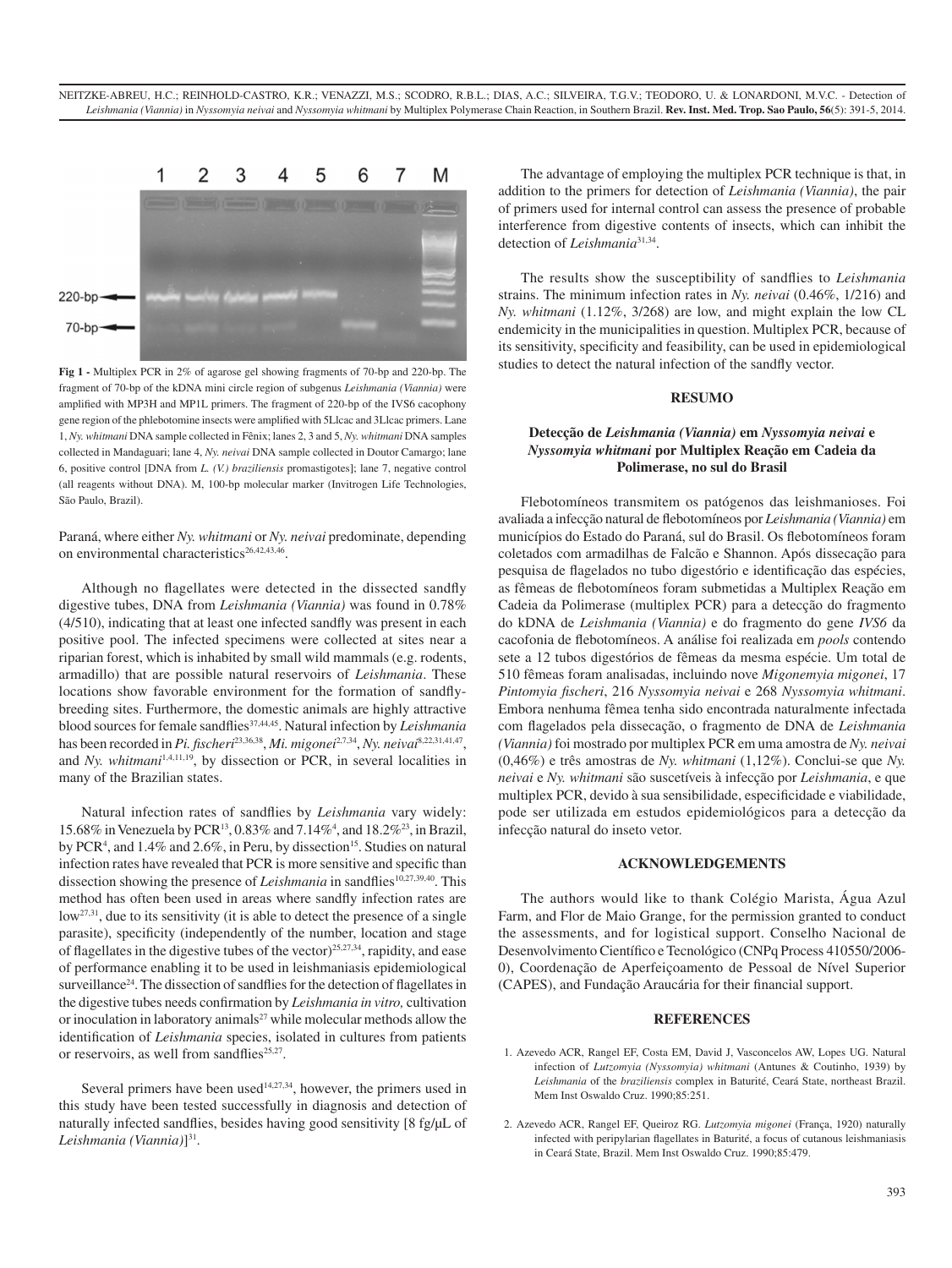- 3. Brasil, Ministério da Saúde. Manual de vigilância da leishmaniose tegumentar americana. Available from: http://goo.gl/mPcbz.
- 4. Carvalho GM, Andrade-Filho JD, Falcão AL, Rocha-Lima AC, Gontijo CM. Naturally infected *Lutzomyia* sand flies in a *Leishmania*-endemic area of Brazil. Vector Borne Zoonotic Dis. 2008;8:407-14.
- 5. Carvalho MSL, Bredt A, Meneghin ERS, Oliveira C. Flebotomíneos (Diptera: Psychodidae) em áreas de ocorrência de leishmaniose tegumentar americana no Distrito Federal, Brasil, 2006 a 2008. Epidemiol Serv Saúde. 2010;19:227-37.
- 6. Carvalho SMS, Santos PRB, Lanza H, Brandão-Filho SP. Diversidade de flebotomíneos no município de Ilhéus, Bahia. Epidemiol Serv Saúde. 2010;19:239-44.
- 7. Carvalho MR, Valença HF, Silva FJ, Pita-Pereira D, Araújo-Pereira T, Britto C, *et al*. Natural *Leishmania infantum* infection in *Migonemyia migonei* (França, 1920) (Diptera: Psychodidae: Phlebotominae) the putative vector of visceral leishmaniasis in Pernambuco State, Brazil. Acta Trop. 2010;116:108-10.
- 8. Córdoba-Lanús E, De Grosso ML, Piñero JE, Valladares B, Salomón OD. Natural infection of *Lutzomyia neivai* with *Leishmania* spp. in northwestern Argentina. Acta Trop.  $2006.98.1.5$
- 9. Costa SM, Cechinel M, Bandeira V, Zannuncio JC, Lainson R, Rangel EF. *Lutzomyia (Nyssomyia) whitmani s.l*. (Antunes & Coutinho, 1939) (Diptera: Psychodidae: Phlebotominae): geographical distribution and the epidemiology of American cutaneous leishmaniasis in Brazil: mini-review. Mem Inst Oswaldo Cruz. 2007;102:149-53.
- 10. Dinesh DS, Kar SK, Kishore K, Palit A, Verma N, Gupta AK, *et al*. Screening sandflies for natural infection with *Leishmania donovani*, using a non-radioactive probe based on the total DNA of the parasite. Ann Trop Med Parasitol. 2000;94:447-51.
- 11. Galati EAB, Nunes VLB, Dorval MEC, Oshiro ET, Cristaldo G, Espíndola MA, *et al*. Estudo dos flebotomíneos (Diptera, Pychodidae) em área de leishmaniose tegumentar, no Estado de Mato Grosso do Sul, Brasil. Rev Saúde Pública. 1996;30:115-28.
- 12. Galati EAB. Morfologia e taxonomia. In: Rangel EF, Lainson R, editores. Flebotomíneos do Brasil. Rio de Janeiro: Fiocruz; 2003. p. 23-51.
- 13. Jorquera A, González R, Marchán-Marcano E, Oviedo M, Matos M. Multiplex-PCR for detection of natural *Leishmania* infection in *Lutzomyia* spp. captured in an endemic region for cutaneous leishmaniasis in state of Sucre, Venezuela. Mem Inst Oswaldo Cruz. 2005;100:45-8.
- 14. Kato H, Uezato H, Katakura K, Calvopiña M, Marco JD, Barroso PA, *et al*. Detection and identification of *Leishmania* species within naturally infected sand flies in the Andean areas of Ecuador by a polymerase chain reaction. Am J Trop Med Hyg. 2005;72:87-93.
- 15. Kato H, Gomez EA, Cáceres AG, Vargas F, Mimori T, Yamamoto K, *et al*. Natural infections of man-biting sand flies by *Leishmania* and *Trypanosoma* species in the northern Peruvian Andes. Vector Borne Zoonotic Dis. 2011;11:515-21.
- 16. Lima AP, Minelli L, Teodoro U, Comunello E. Tegumentary leishmaniasis distribution by satellite remote sensing imagery, in Paraná State, Brazil. An Bras Dermatol. 2002;77:681-92.
- 17. Lins RM, Oliveira SG, Souza NA, Queiroz RG, Justiniano SC, Ward RD, *et al*. Molecular evolution of the cacophony IVS6 region in sandflies. Insect Mol Biol. 2002;11:117-22.
- 18. Lopez M, Inga R, Cangalaya M, Echevarria J, Llanos-Cuentas A, Orrego C, *et al*. Diagnosis of *Leishmania* using the polymerase chain reaction: a simplified procedure for field work. Am J Trop Med Hyg. 1993;49:348-56.
- 19. Luz E, Membrive N, Castro EA, Dereure J, Pratlong F, Dedet JA, *et al*. *Lutzomyia whitmani* (Diptera: Psychodidae) as vector of *Leishmania (V.) braziliensis* in Paraná State, southern Brazil. Ann Trop Med Parasitol. 2000;94:623-31.
- 20. Marcondes CB, Lozovei AL, Vilela JH. Distribuição geográfica de flebotomíneos do complexo *Lutzomyia intermedia* (Lutz & Neiva, 1912) (Diptera, Psychodidae). Rev Soc Bras Med Trop. 1998;31:51-8.
- 21. Marcondes CB, Conceição MBE, Portes MGT, Simão BP. Phlebotomine sandflies in a focus of dermal leishmaniasis in the eastern region of the Brazilian state of Santa Catarina - preliminary results (Diptera: Psychodidae). Rev Soc Bras Med Trop. 2005;38:353-5.
- 22. Marcondes CB, Bittencourt IA, Stoco PH, Eger I, Grisard EC, Steindel M. Natural infection of *Nyssomyia neivai* (Pinto, 1926) (Diptera: Psychodidae, Phlebotominae) by *Leishmania (Viannia)* spp. in Brazil. Trans R Soc Trop Med Hyg. 2009;103:1093-7.
- 23. Margonari C, Soares RP, Andrade-Filho JD, Xavier DC, Saraiva L, Fonseca AL, *et al*. Phlebotomine sand flies (Diptera: Psychodidae) and *Leishmania* infection in Gafanhoto Park, Divinópolis, Brazil. J Med Entomol. 2010;47:1212-9.
- 24. Martín-Sánchez J, Gállego M, Barón S, Castillejo S, Morillas-Marques F. Pool screen PCR for estimating the prevalence of *Leishmania infantum* infection in sandflies (Diptera: Nematocera, Phlebotomidae). Trans R Soc Trop Med Hyg. 2006;100:527-32.
- 25. Medeiros ACR, Rodrigues SS, Roselino AMF. Comparison of the specificity of PCR and the histopathological detection of *Leishmania* for the diagnosis of American cutaneous leishmaniasis. Braz J Med Biol Res. 2002;35:421-4.
- 26. Membrive NA, Rodrigues G, Membrive U, Monteiro WM, Neitzke HC, Lonardoni MVC, *et al*. Flebotomíneos de municípios do norte do estado do Paraná, sul do Brasil. Entomol Vectores. 2004;11:673-80.
- 27. Michalsky ÉM, Fortes-Dias CL, Pimenta PFP, Secundino NFC, Dias ES. Assessment of PCR in the detection of *Leishmania* spp in experimentally infected individual phlebotomine sandflies (Diptera: Psychodidae: Phlebotominae). Rev Inst Med Trop Sao Paulo. 2002;44:255-9.
- 28. Monteiro WM, Neitzke HC, Lonardoni MVC, Silveira TGV, Ferreira MEMC, Teodoro U. Distribuição geográfica e características epidemiológicas da leishmaniose tegumentar americana em áreas de colonização antiga do Estado do Paraná, Sul do Brasil. Cad Saúde Pública. 2008;24:1291-303.
- 29. Monteiro WM, Neitzke HC, Silveira TGV, Lonardoni MVC, Teodoro U, Ferreira MEMC. Pólos de produção de leishmaniose tegumentar americana no norte do Estado do Paraná, Brasil. Cad Saúde Pública. 2009;25:1083-92.
- 30. Neitzke HC, Scodro RBL, Reinhold-Castro KR, Dias-Sversutti AC, Silveira TGV, Teodoro U. Pesquisa de infecção natural de flebotomíneos por *Leishmania*, no Estado do Paraná. Rev Soc Bras Med Trop. 2008;41:17-22.
- 31. Oliveira DM, Reinhold-Castro KR, Bernal MVZ, Legriffon CMO, Lonardoni MVC, Teodoro U, *et al*. Natural infection of *Nyssomyia neivai* by *Leishmania (Viannia)* spp. in the state of Paraná, southern Brazil, detected by multiplex polymerase chain reaction. Vector Borne Zoonotic Dis. 2011;11:137-43.
- 32. Parvizi P, Ready PD. Nested PCRs and sequencing of nuclear ITS-rDNA fragments detect three *Leishmania* species of gerbils in sandflies from Iranian foci of zoonotic cutaneous leishmaniasis. Trop Med Int Health. 2008;13:1159-71.
- 33. Pessoa SB, Barreto MP. Leishmaniose tegumentar americana. Rio de Janeiro: Imprensa Nacional - São Paulo: Serviço de Parasitologia, Departamento de Medicina, Faculdade de São Paulo; 1948.
- 34. Pita-Pereira D, Alves CR, Souza MB, Brazil RP, Bertho AL, Figueiredo-Barbosa A, *et al*. Identification of naturally infected *Lutzomyia intermedia* and *Lutzomyia migonei* with *Leishmania (Viannia) braziliensis* in Rio de Janeiro (Brazil) revealed by a PCR multiplex non-isotopic hybridisation assay. Trans R Soc Trop Med Hyg. 2005;99:905- 13.
- 35. Pita-Pereira D, Souza GD, Zwetsch A, Alves CR, Britto C, Rangel EF. First report of *Lutzomyia (Nyssomyia) neivai* (Diptera: Psychodidae: Phlebotominae) naturally infected by *Leishmania (Viannia) braziliensis* in a periurban area of south Brazil using a multiplex polymerase chain reaction assay. Am J Trop Med Hyg. 2009;80:593-5.